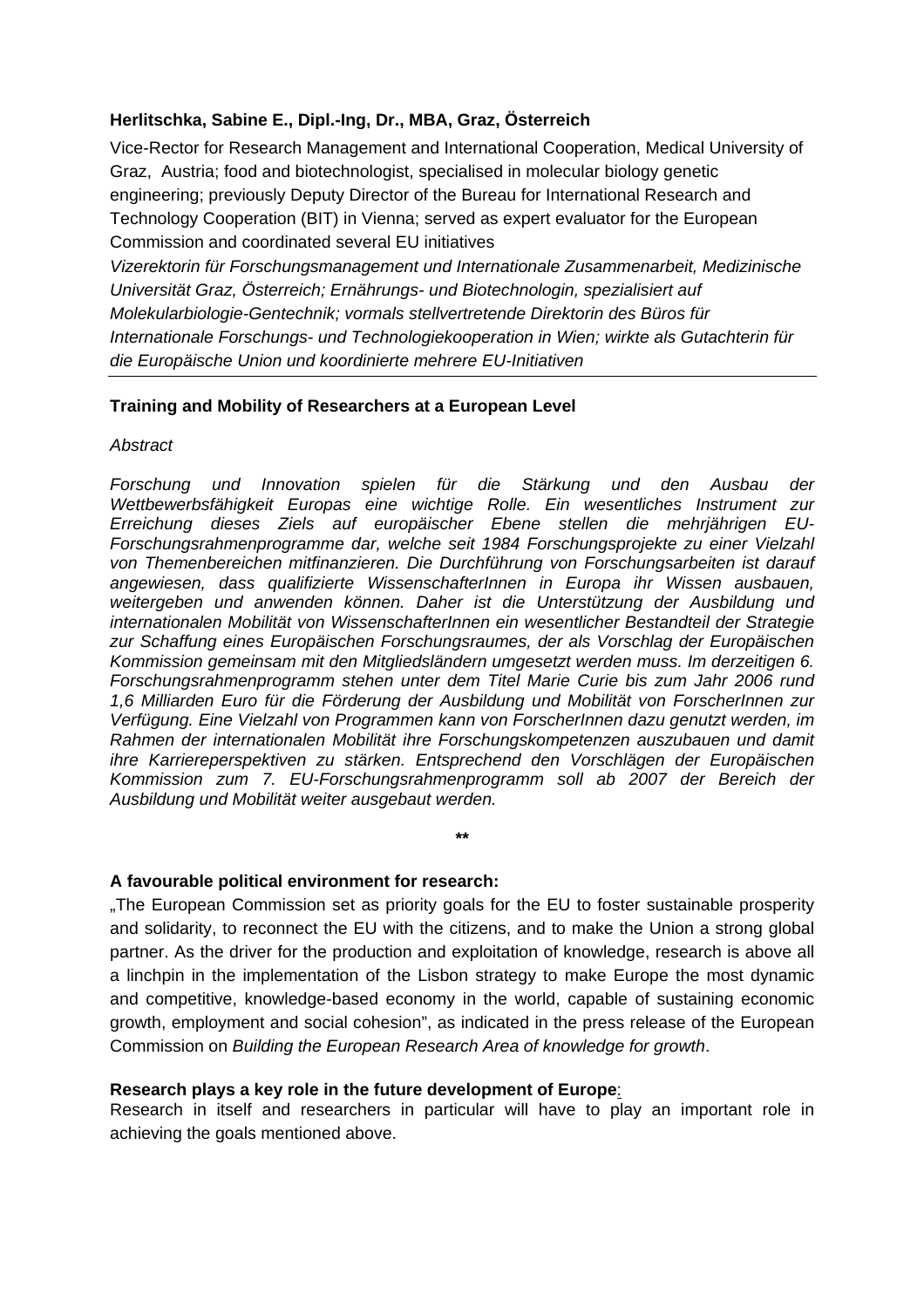Research at a European Union level is supported by the flagship "Framework Programme on Research, Technological Development and Demonstration", which is the largest transnational and competitive programme worldwide.

The multiannual framework programmes have co-funded research projects since 1984. The current sixth framework programme, spanning from 2002 to 2006, has provided some almost 20 billion Euros. Topics covered include life sciences, information and communication technologies, nanotechnologies and socio economic research among others. Funding is provided for both small and larger projects in the areas of research and technological development, coordination of research and for supporting researcher training and mobility. Preparations for the new seventh framework programme have started already in accordance with the proposal published by the European Commission on 6th April 2005, and some 73 billion Euros are foreseen to fund research in the years 2007 to 2013.

## **Training and mobility of researchers**:

The training and mobility of researchers plays an important role in the current sixth framework and will continue to do so in the upcoming Seventh Framework Programme (FP7).

The Sixth Framework Programme's Human Resources and Mobility (HRM) activity has a budget of some 1.6 billion euros and is largely based on the financing of training and mobility activities for researchers. These activities, known as the Marie Curie Actions, are aimed at the development and transfer of research competencies, the consolidation and widening of researchers' career prospects, and the promotion of excellence in European research.

The actions are open to researchers in all fields of scientific and technological research from the EU Member States as well as from countries associated with FP6 and from third countries. To take part in most of the Marie Curie Actions, a researcher must be prepared to relocate to another country.

Eligibility for the various schemes is based on research experience and expertise, not age. All levels are covered, from researchers at the start of their career to world-class researchers with well-established scientific expertise. The actions are also open to business, universities and institutions active in research.

## **What's on offer to researchers?**

The opportunities open to individual researchers depend on their level of research experience. There are two main categories of researchers eligible for funding:

- Early-stage researchers: This refers to researchers at the beginning of their research career with less than four years' active research experience (e.g. researchers undertaking a doctoral degree);
- Experienced researchers: This applies to researchers with more than four years of active research experience or those with a doctorate degree. For some actions, researchers with more than ten years of experience will not be eligible.

Individual researchers interesting in taking part in a Marie Curie Action have two options: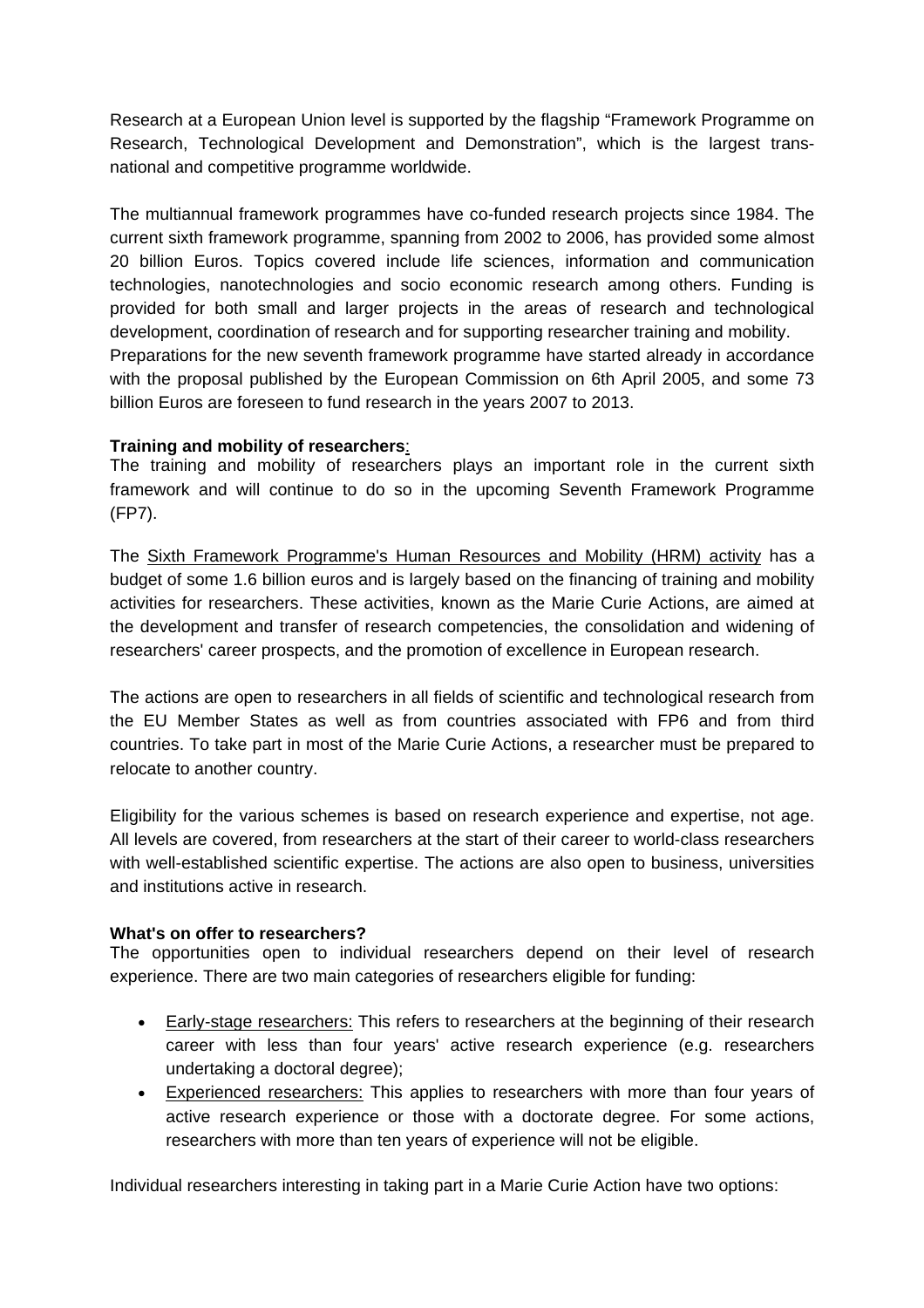- To apply directly to an institution that has been selected by the Commission for a Host-Driven Action. This covers:
	- o Marie Curie Research Training Networks
	- o Marie Curie Host Fellowships for Early Stage Research Training
	- o Marie Curie Host Fellowships for the Transfer of Knowledge
	- o Marie Curie Conferences and Training Courses
- To prepare a project together with a host institution of their choice and submit it to the Commission. This options applies to:
	- o The Marie Curie Individual Fellowships
	- o The Excellence Promotion and Recognition Actions and
	- o The Return and Reintegration Actions

In the proposal for the Seventh Framework Programme a specific activity focusing on 'People' has been set out, with the objective of strengthening, quantitatively and qualitatively, the human potential in research and technology in Europe.

The activities proposed include:

- Initial training of researchers to improve their career perspectives, to be implemented through Marie Curie Networks in order to overcome fragmentation of, and to strengthen at a European level, the initial training and career development of researchers.
- Life-long training and career development to support the career development of experienced researchers. This line of action will be implemented through both individual fellowships awarded directly at Community level and through the cofinancing of regional, national or international programmes.
- Industry-academia pathways and partnerships: Support to longer term co-operation programmes between organisations from academia and industry, in particular small and medium-sized enterprises.
- The international dimension aims to attract research talent from outside Europe and foster mutually beneficial research collaboration with researchers from outside Europe, through international outgoing fellowships, international incoming fellowships, and partnerships to support the exchange of researchers.
- Specific actions to support the creation of a genuine European labour market for researchers, and awards to improve the public awareness of Marie Curie Actions.

# **Services for researchers**:

In order to facilitate the process and to support researchers in the best possible way, the European Commission together with the member states has launched two new services. The Researcher's Mobility Portal website provides country-by-country information about careers, grants and training opportunities. 400 mobility centres opening in 30 EU and associated countries will help researchers to confront bureaucratic and cultural barriers. Each of the mobility centres will provide face-to-face advice on matters such as administration and paperwork, childcare and housing.